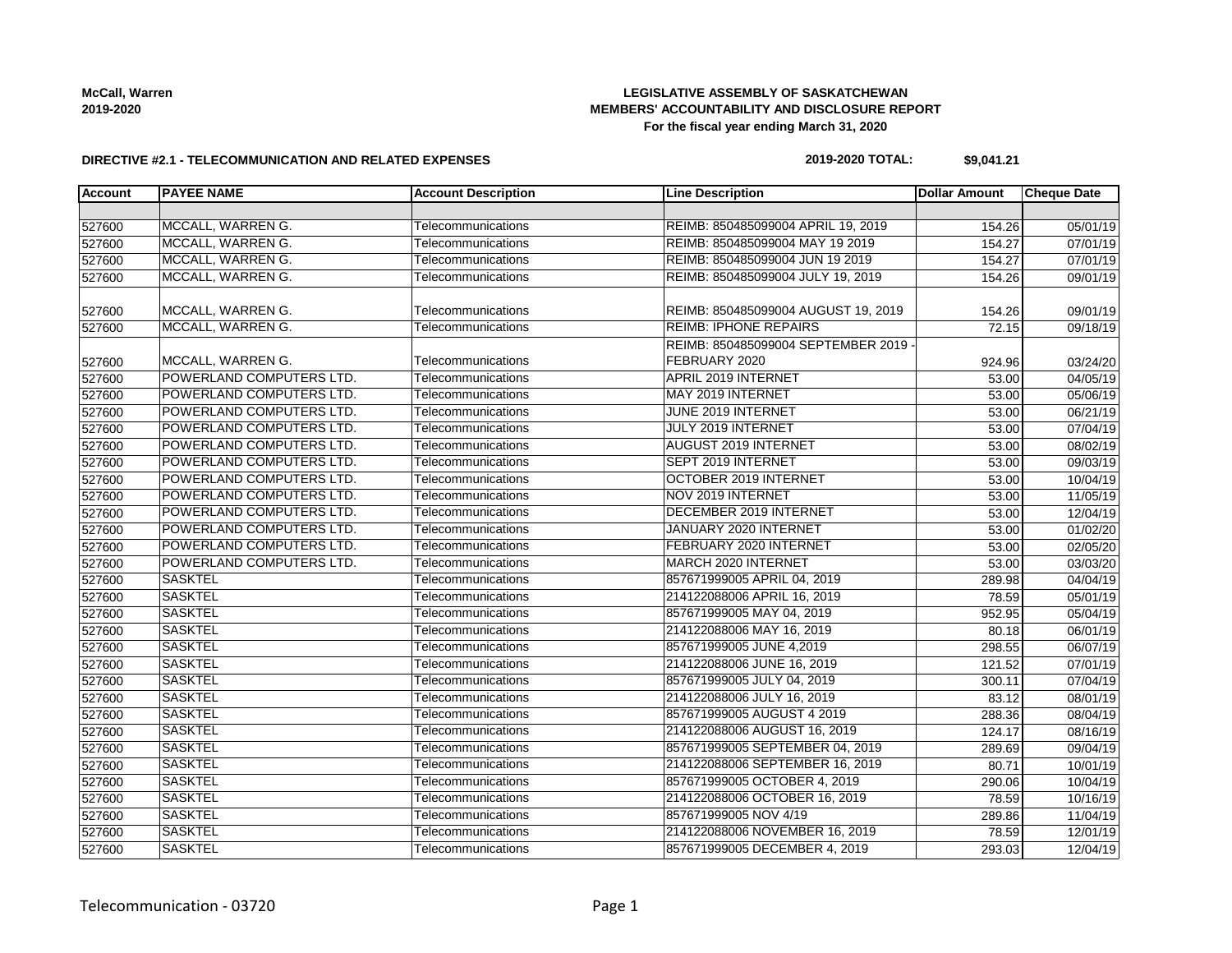| <b>Account</b> | <b>PAYEE NAME</b>        | <b>Account Description</b> | <b>Line Description</b>                | <b>Dollar Amount</b> | <b>Cheque Date</b> |
|----------------|--------------------------|----------------------------|----------------------------------------|----------------------|--------------------|
| 527600         | <b>SASKTEL</b>           | Telecommunications         | 214122088006 DECEMBER 16, 2019         | 89.72                | 01/01/20           |
| 527600         | <b>SASKTEL</b>           | Telecommunications         | 857671999005 JANUARY 4, 2019           | 291.79               | 01/04/20           |
| 527600         | SASKTEL                  | Telecommunications         | 857671999005 FEBRUARY 4, 2020          | 292.77               | 02/01/20           |
| 527600         | <b>SASKTEL</b>           | Telecommunications         | 214122088006 January 16, 2020          | 78.59                | 02/01/20           |
| 527600         | SASKTEL                  | Telecommunications         | 214122088006 FEBRUARY 16, 2020         | 78.59                | 03/01/20           |
| 527600         | SASKTEL                  | Telecommunications         | 857671999005 MARCH 4, 2020             | 293.20               | 03/04/20           |
| 527600         | <b>SASKTEL</b>           | Telecommunications         | 214122088006 MARCH 16, 2020            | 91.31                | 03/16/20           |
|                |                          |                            |                                        |                      |                    |
| 527600         | <b>SASKTEL</b>           | Telecommunications         | <b>RTV-WARREN MCCALL-PERSONAL CELL</b> | $-100.00$            | 03/31/20           |
| 528000         | POWERLAND COMPUTERS LTD. | <b>Support Services</b>    | <b>TECHNICAL SERVICES</b>              | 564.65               | 05/01/19           |
| 530600         | <b>SASKTEL</b>           | Placement - Tender Ads     | 857671999005 APRIL 04, 2019            | 72.40                | 04/04/19           |
| 530600         | <b>SASKTEL</b>           | Placement - Tender Ads     | 857671999005 MAY 04, 2019              | 72.40                | 05/04/19           |
| 530600         | SASKTEL                  | Placement - Tender Ads     | 857671999005 JUNE 4,2019               | 72.40                | 06/07/19           |
| 530600         | <b>SASKTEL</b>           | Placement - Tender Ads     | 857671999005 JULY 04, 2019             | 80.10                | 07/04/19           |
| 530600         | <b>SASKTEL</b>           | Placement - Tender Ads     | 857671999005 AUGUST 4 2019             | 80.10                | 08/04/19           |
| 530600         | <b>SASKTEL</b>           | Placement - Tender Ads     | 857671999005 SEPTEMBER 04, 2019        | 80.10                | 09/04/19           |
| 530600         | <b>SASKTEL</b>           | Placement - Tender Ads     | 857671999005 OCTOBER 4, 2019           | 80.10                | 10/04/19           |
| 530600         | <b>SASKTEL</b>           | Placement - Tender Ads     | 857671999005 NOV 4/19                  | 80.10                | 11/04/19           |
| 530600         | SASKTEL                  | Placement - Tender Ads     | 857671999005 DECEMBER 4, 2019          | 80.10                | 12/04/19           |
| 530600         | <b>SASKTEL</b>           | Placement - Tender Ads     | 857671999005 JANUARY 4, 2019           | 80.10                | 01/04/20           |
| 530600         | SASKTEL                  | Placement - Tender Ads     | 857671999005 FEBRUARY 4, 2020          | 80.10                | 02/01/20           |
| 530600         | <b>SASKTEL</b>           | Placement - Tender Ads     | 857671999005 MARCH 4, 2020             | 80.10                | 03/04/20           |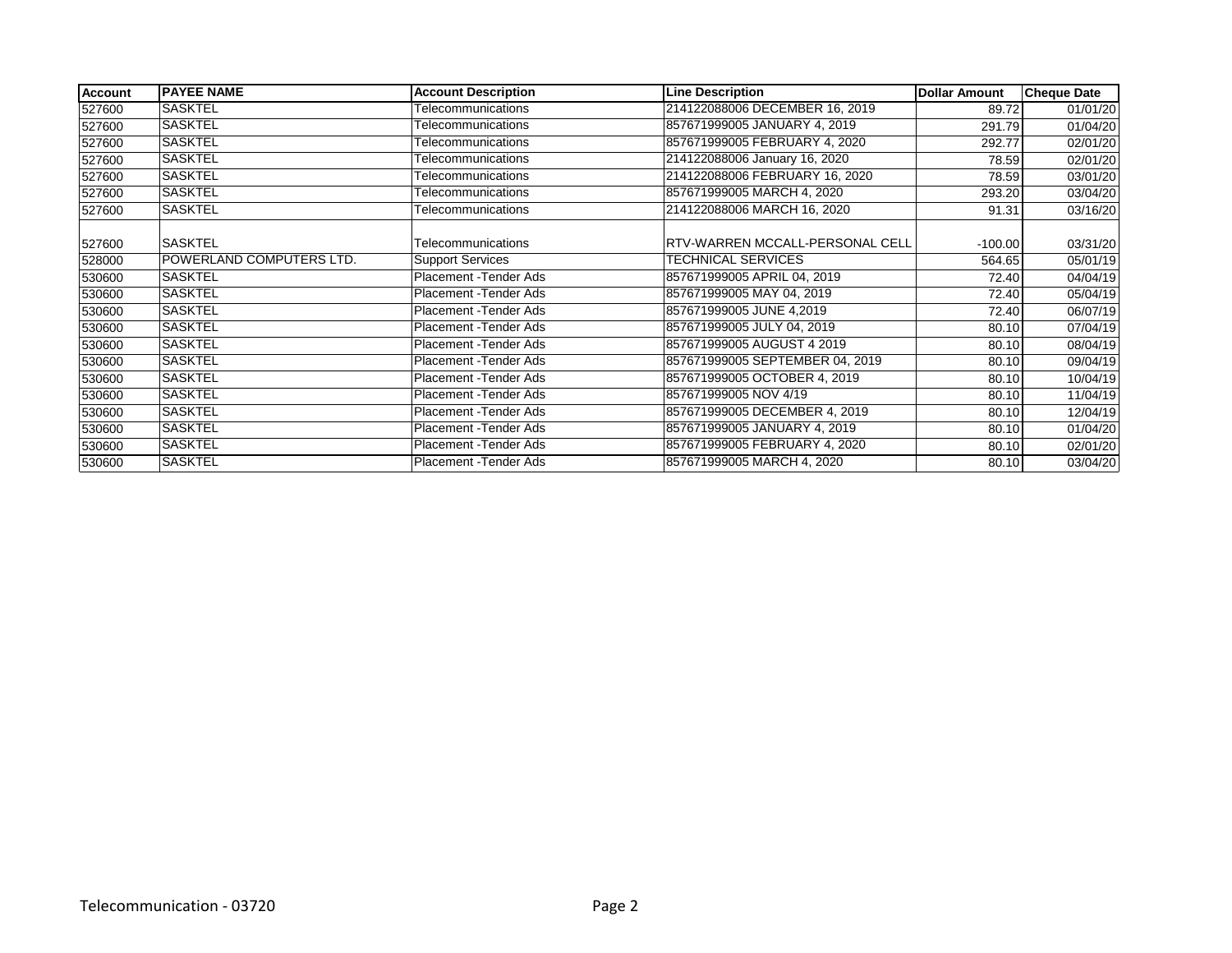# **LEGISLATIVE ASSEMBLY OF SASKATCHEWAN MEMBERS' ACCOUNTABILITY AND DISCLOSURE REPORT For the fiscal year ending March 31, 2020**

#### **DIRECTIVE #3.1 - MLA TRAVEL AND LIVING EXPENSES**

#### **2019-2020 TOTAL: \$20,527.86**

| <b>Account</b> | <b>PAYEE NAME</b> | <b>Account Description</b>  | <b>Line Description</b>              | Dollar Amount | <b>Cheque Date</b> |
|----------------|-------------------|-----------------------------|--------------------------------------|---------------|--------------------|
|                |                   |                             |                                      |               |                    |
| 541900         | MCCALL, WARREN G. | Elected Rep - Travel        | MLA TRAVEL APR 01-05, 2019           | 492.38        | 04/01/19           |
| 541900         | MCCALL, WARREN G. | <b>Elected Rep - Travel</b> | <b>MLA TRAVEL APRIL 8 - 24, 2019</b> | 1,204.38      | 04/24/19           |
| 541900         | MCCALL, WARREN G. | Elected Rep - Travel        | MLA TRAVEL APRIL 25-MAY 08, 2019     | 1,149.28      | 05/09/19           |
| 541900         | MCCALL, WARREN G. | Elected Rep - Travel        | MLA TRAVEL MAY 08-16, 2019           | 618.09        | 05/17/19           |
| 541900         | MCCALL, WARREN G. | <b>Elected Rep - Travel</b> | MLA TRAVEL MAY 17-26, 2019           | 1,236.24      | 07/01/19           |
| 541900         | MCCALL, WARREN G. | <b>Elected Rep - Travel</b> | MLA TRAVEL JUNE 27-JULY 10, 2019     | 970.59        | 07/11/19           |
| 541900         | MCCALL, WARREN G. | Elected Rep - Travel        | MLA TRAVEL JULY 11 - AUGUST 14, 2019 | 1,144.63      | 08/15/19           |
| 541900         | MCCALL, WARREN G. | Elected Rep - Travel        | MLA TRAVEL AUGUST 15-29, 2019        | 1,257.37      | 09/01/19           |
|                |                   |                             | MLA TRAVEL AUGUST 30-SEPTEMBER       |               |                    |
| 541900         | MCCALL, WARREN G. | Elected Rep - Travel        | 06, 2019                             | 1,122.15      | 09/12/19           |
| 541900         | MCCALL, WARREN G. | Elected Rep - Travel        | MLA TRAVEL SEPTEMBER 07-30, 2019     | 2,287.81      | 10/02/19           |
| 541900         | MCCALL, WARREN G. | Elected Rep - Travel        | MLA TRAVEL OCTOBER 01-18, 2019       | 1,409.67      | 10/29/19           |
| 541900         | MCCALL, WARREN G. | Elected Rep - Travel        | MLA TRAVEL OCTOBER 19-28, 2019       | 859.08        | 10/29/19           |
| 541900         | MCCALL, WARREN G. | Elected Rep - Travel        | MLA TRAVEL OCT 29- NOV 20, 2019      | 1,485.21      | 11/20/19           |
|                |                   |                             | MLA TRAVEL NOVEMBER 21 -             |               |                    |
| 541900         | MCCALL, WARREN G. | Elected Rep - Travel        | DECEMBER 5, 2019                     | 1,087.59      | 12/05/19           |
| 541900         | MCCALL, WARREN G. | Elected Rep - Travel        | MLA TRAVEL DECEMBER 6 - 23, 2019     | 985.89        | 02/14/20           |
|                |                   |                             | MLA TRAVEL JANUARY 6 - FEBRUARY      |               |                    |
| 541900         | MCCALL, WARREN G. | Elected Rep - Travel        | 13, 2020                             | 1,365.00      | 02/14/20           |
| 541900         | MCCALL, WARREN G. | Elected Rep - Travel        | MLA TRAVEL FEB 14-24, 2020           | 675.50        | 02/25/20           |
|                |                   |                             | MLA TRAVEL FEBRUARY 25 - MARCH 12,   |               |                    |
| 541900         | MCCALL, WARREN G. | <b>Elected Rep - Travel</b> | 2020                                 | 1,177.00      | 03/12/20           |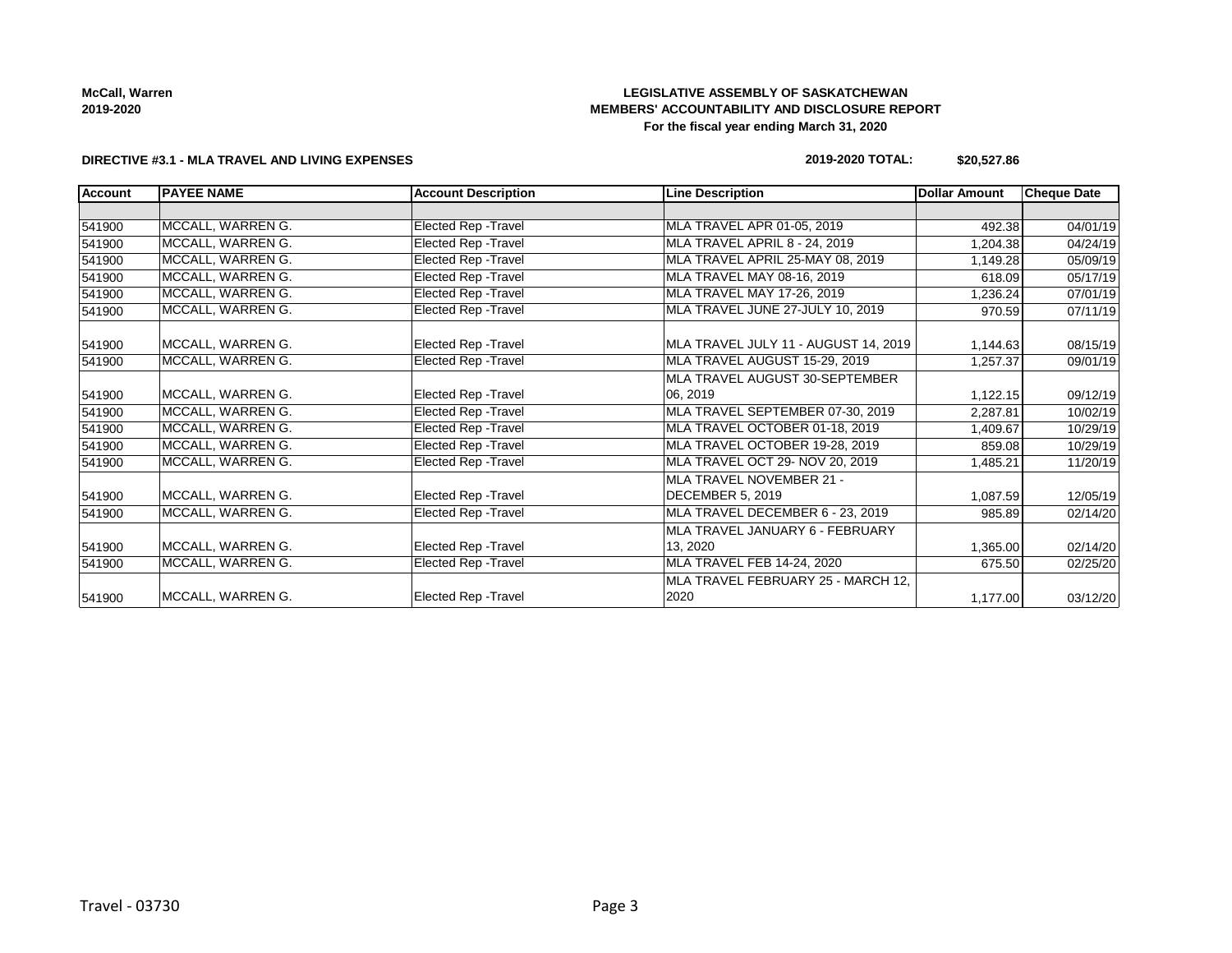# **LEGISLATIVE ASSEMBLY OF SASKATCHEWAN MEMBERS' ACCOUNTABILITY AND DISCLOSURE REPORT For the fiscal year ending March 31, 2020**

**DIRECTIVE #4.1 - CONSTITUENCY SERVICE EXPENSES**

#### **2019-2020 TOTAL: \$51,036.46**

| <b>Account</b>   | <b>PAYEE NAME</b>                                              | <b>Account Description</b>                                                | <b>Line Description</b>                        | <b>Dollar Amount</b> | <b>Cheque Date</b>   |
|------------------|----------------------------------------------------------------|---------------------------------------------------------------------------|------------------------------------------------|----------------------|----------------------|
|                  |                                                                |                                                                           |                                                |                      |                      |
| 522000           | <b>EAGLE HEART CENTRE INC.</b>                                 | Rent of Ground, Buildings and Other Space                                 | APRIL 2019 MLA OFFICE RENT                     | 1,471.00             | 04/01/19             |
| 522000           | MCCASHIN, TIM A                                                | Rent of Ground, Buildings and Other Space                                 | <b>OFFICE SERCURITY DEPOSIT</b>                | 1,250.00             | 04/01/19             |
| 522000           | QUEEN CITY PAWN SHOP LTD.                                      | Rent of Ground, Buildings and Other Space                                 | JUNE 2019 MLA OFFICE RENT                      | 1,250.00             | 06/01/19             |
| 522000           | QUEEN CITY PAWN SHOP LTD.                                      | Rent of Ground, Buildings and Other Space                                 | JULY 2019 MLA OFFICE RENT                      | 1,250.00             | 07/09/19             |
| 522000           | QUEEN CITY PAWN SHOP LTD.                                      | Rent of Ground, Buildings and Other Space   AUGUST 2019 MLA OFFICE RENT   |                                                | 1,250.00             | 08/01/19             |
| 522000           | QUEEN CITY PAWN SHOP LTD.                                      | Rent of Ground, Buildings and Other Space SEPTEMBER 2019 MLA OFFICE RENT  |                                                | 1,250.00             | 09/01/19             |
| 522000           | QUEEN CITY PAWN SHOP LTD.                                      | Rent of Ground, Buildings and Other Space                                 | <b>OCTOBER 2019 MLA OFFICE RENT</b>            | 1,250.00             | 10/03/19             |
| 522000           | QUEEN CITY PAWN SHOP LTD.                                      | Rent of Ground, Buildings and Other Space                                 | NOVEMBER 2019 MLA OFFICE RENT                  | 1,250.00             | 10/29/19             |
| 522000           | QUEEN CITY PAWN SHOP LTD.                                      | Rent of Ground, Buildings and Other Space   DECEMBER 2019 MLA OFFICE RENT |                                                | 1,250.00             | 12/01/19             |
| 522000           | QUEEN CITY PAWN SHOP LTD.                                      | Rent of Ground, Buildings and Other Space                                 | JANUARY 2020 MLA OFFICE RENT                   | 1,250.00             | 01/01/20             |
| 522000           | QUEEN CITY PAWN SHOP LTD.                                      | Rent of Ground, Buildings and Other Space   FEBRUARY 2020 MLA OFFICE RENT |                                                | 1,250.00             | 02/01/20             |
| 522000           | QUEEN CITY PAWN SHOP LTD.                                      | Rent of Ground, Buildings and Other Space   MARCH 2020 MLA OFFICE RENT    |                                                | 1,250.00             | 03/01/20             |
| 522200           | MINISTER OF FINANCE-MINISTRY OF<br><b>CENTRAL SERVICES</b>     | Rent of Photocopiers                                                      | PHOTOCOPIER SERVICE FEES                       | 100.00               | 01/01/20             |
| 522200           | <b>SUCCESS OFFICE SYSTEMS</b>                                  | Rent of Photocopiers                                                      | <b>COPIER CHARGES</b>                          | 168.12               | 04/01/19             |
| 522200           | <b>SUCCESS OFFICE SYSTEMS</b>                                  | Rent of Photocopiers                                                      | <b>COPIER CHARGES</b>                          | 188.68               | 05/01/19             |
| 522200           | <b>SUCCESS OFFICE SYSTEMS</b>                                  | Rent of Photocopiers                                                      | <b>COPIER CHARGES</b>                          | 159.14               | 05/01/19             |
| 522200           | <b>SUCCESS OFFICE SYSTEMS</b>                                  | Rent of Photocopiers                                                      | <b>COPIER CHARGES</b>                          | 232.87               | 06/03/19             |
| 522200           | <b>SUCCESS OFFICE SYSTEMS</b>                                  | Rent of Photocopiers                                                      | <b>COPIER CHARGES</b>                          | 137.66               | 07/03/19             |
| 522200           | <b>SUCCESS OFFICE SYSTEMS</b><br><b>SUCCESS OFFICE SYSTEMS</b> | Rent of Photocopiers<br><b>Rent of Photocopiers</b>                       | <b>COPIER CHARGES</b><br><b>COPIER CHARGES</b> | 163.80               | 08/06/19             |
| 522200           |                                                                |                                                                           | <b>COPIER CHARGES</b>                          | 134.24               | 09/03/19             |
| 522200           | <b>SUCCESS OFFICE SYSTEMS</b><br><b>SUCCESS OFFICE SYSTEMS</b> | Rent of Photocopiers<br>Rent of Photocopiers                              | <b>COPIER CHARGES</b>                          | 131.45               | 10/01/19             |
| 522200           | <b>SUCCESS OFFICE SYSTEMS</b>                                  | Rent of Photocopiers                                                      | <b>COPIER CHARGES</b>                          | 141.47               | 11/01/19<br>12/02/19 |
| 522200<br>522200 | <b>SUCCESS OFFICE SYSTEMS</b>                                  | Rent of Photocopiers                                                      | <b>COPIER CHARGES</b>                          | 129.87<br>129.71     | 01/07/20             |
| 522200           | <b>SUCCESS OFFICE SYSTEMS</b>                                  | Rent of Photocopiers                                                      | <b>COPIER CHARGES</b>                          | 136.29               | 02/03/20             |
|                  |                                                                |                                                                           |                                                |                      |                      |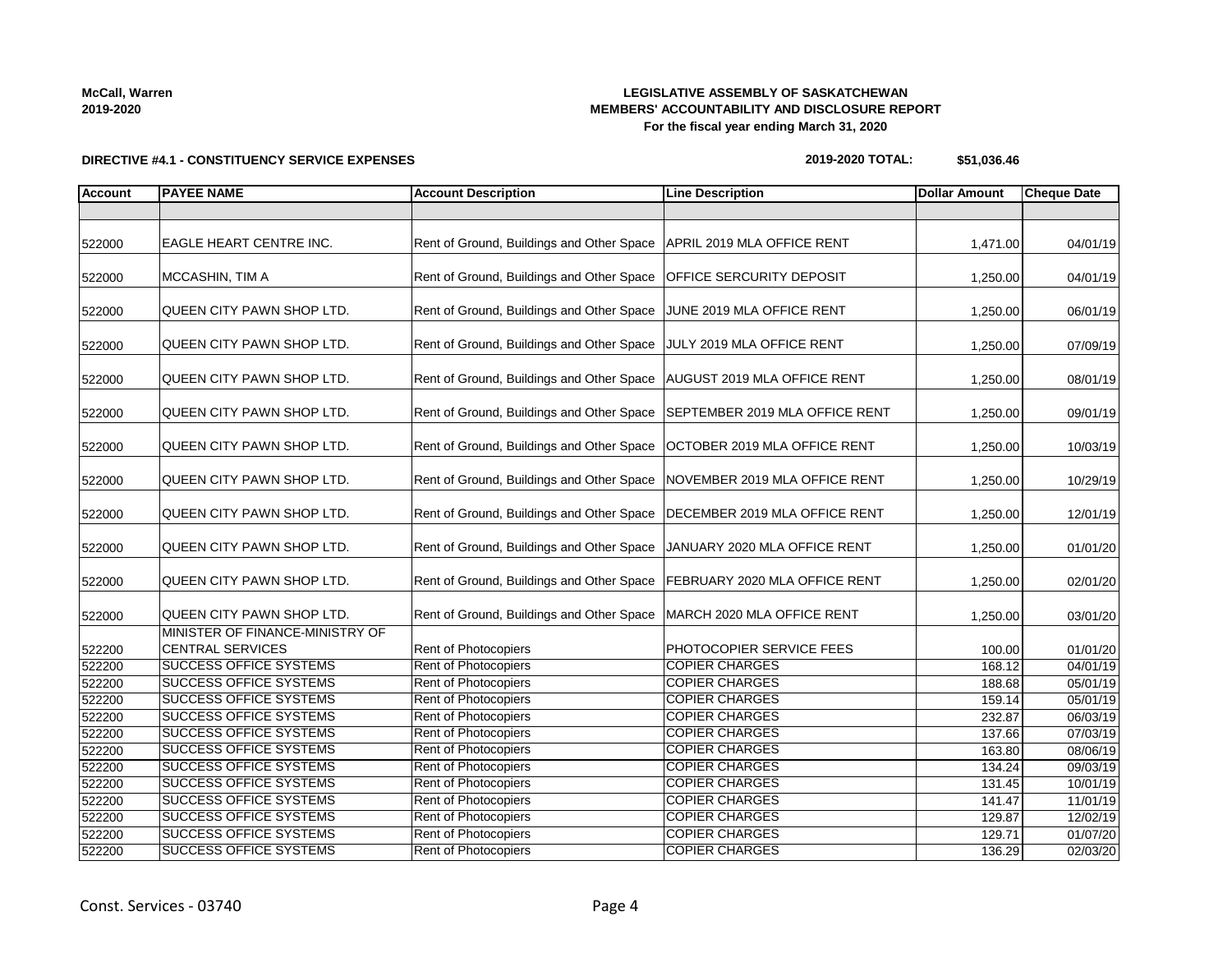| <b>Account</b> | <b>PAYEE NAME</b>               | <b>Account Description</b>           | <b>Line Description</b>           | <b>Dollar Amount</b> | <b>Cheque Date</b>    |
|----------------|---------------------------------|--------------------------------------|-----------------------------------|----------------------|-----------------------|
| 522200         | <b>SUCCESS OFFICE SYSTEMS</b>   | Rent of Photocopiers                 | <b>COPIER CHARGES</b>             | 134.65               | $\overline{03}/02/20$ |
| 522500         | SMITHS' AGENCY (REGINA) LTD.    | <b>Insurance Premiums</b>            | OFFICE INSURANCE                  | 643.42               | 04/01/19              |
|                |                                 |                                      | RTV - WARREN MCCALL - OFFICE      |                      |                       |
| 522500         | SMITHS' AGENCY (REGINA) LTD.    | <b>Insurance Premiums</b>            | <b>INSURANCE</b>                  | $-80.56$             | 05/28/19              |
| 522700         | REGINA, CITY OF                 | Utilities - Electricity and Nat Gas  | 701729316259 MAY 30, 2019         | 101.04               | 06/01/19              |
| 522700         | REGINA, CITY OF                 | Utilities - Electricity and Nat Gas  | 701729316259 JUNE 27, 2019        | 67.08                | 07/01/19              |
| 522700         | <b>REGINA, CITY OF</b>          | Utilities - Electricity and Nat Gas  | 701729316259 JULY 30, 2019        | 73.93                | 08/01/19              |
| 522700         | <b>REGINA, CITY OF</b>          | Utilities - Electricity and Nat Gas  | 701729-316259 AUGUST 29, 2019     | 71.49                | 09/01/19              |
| 522700         | <b>REGINA, CITY OF</b>          | Utilities - Electricity and Nat Gas  | 701729-316259 SEPTEMBER 27, 2019  | 71.58                | 10/01/19              |
| 522700         | REGINA, CITY OF                 | Utilities - Electricity and Nat Gas  | 701729-316259 OCTOBER 29, 2019    | 69.37                | 11/01/19              |
| 522700         | REGINA, CITY OF                 | Utilities - Electricity and Nat Gas  | 701729-316259 NOVEMBER 21, 2019   | 66.62                | 12/01/19              |
|                |                                 |                                      |                                   |                      |                       |
| 522700         | REGINA, CITY OF                 | Utilities - Electricity and Nat Gas  | 701729-316259 JANUARY 2020 MCCALL | 64.64                | 01/03/20              |
| 522700         | REGINA, CITY OF                 | Utilities - Electricity and Nat Gas  | 701729-316259 28JANUARY 2020      | 77.33                | 02/01/20              |
| 522700         | REGINA, CITY OF                 | Utilities - Electricity and Nat Gas  | 701729-316259 FEBRUARY 27, 2020   | 71.19                | 03/01/20              |
| 522700         | <b>REGINA, CITY OF</b>          | Utilities - Electricity and Nat Gas  | 701729-316259 MARCH 30, 2020      | 75.81                | 03/20/20              |
| 522700         | SASKENERGY INCORPORATED         | Utilities - Electricity and Nat Gas  | 33314232316 MAY 28, 2019          | 114.92               | 06/01/19              |
| 522700         | SASKENERGY INCORPORATED         | Utilities - Electricity and Nat Gas  | 33314232316 JUNE 26, 2019         | 51.55                | 07/01/19              |
| 522700         | SASKENERGY INCORPORATED         | Utilities - Electricity and Nat Gas  | 33314232316 JULY 26, 2019         | 44.74                | 08/01/19              |
| 522700         | SASKENERGY INCORPORATED         | Utilities - Electricity and Nat Gas  | 33314232316 AUGUST 27, 2019       | 42.90                | 09/01/19              |
| 522700         | SASKENERGY INCORPORATED         | Utilities - Electricity and Nat Gas  | 33314232316 SEPTEMBER 26, 2019    | 55.25                | 10/01/19              |
| 522700         | SASKENERGY INCORPORATED         | Utilities - Electricity and Nat Gas  | 333 142 3231 6 OCT 28, 2019       | 113.35               | 11/01/19              |
| 522700         | SASKENERGY INCORPORATED         | Utilities - Electricity and Nat Gas  | 33314232316 NOVEMBER 27, 2019     | 168.14               | 12/01/19              |
| 522700         | SASKENERGY INCORPORATED         | Utilities - Electricity and Nat Gas  | 33314232316 DECEMBER 27, 2019     | 178.21               | 01/01/20              |
| 522700         | SASKENERGY INCORPORATED         | Utilities - Electricity and Nat Gas  | 33314232316 JANUARY 20, 2020      | 239.42               | 02/01/20              |
| 522700         | SASKENERGY INCORPORATED         | Utilities - Electricity and Nat Gas  | 33314232316 FEBRUARY 26, 2020     | 199.24               | 03/01/20              |
| 522700         | SASKENERGY INCORPORATED         | Utilities - Electricity and Nat Gas  | 33314232316 MARCH 27, 2020        | 180.08               | 03/27/20              |
| 522700         | SASKPOWER CORPORATION           | Utilities - Electricity and Nat Gas  | 510006631921 MAY 28, 2019         | 182.21               | 06/01/19              |
| 522700         | SASKPOWER CORPORATION           | Utilities - Electricity and Nat Gas  | 510006631921 JUNE 26, 2019        | 149.18               | $\overline{07/01/19}$ |
| 522700         | SASKPOWER CORPORATION           | Utilities - Electricity and Nat Gas  | 510006631921 AUGUST 27, 2019      | 114.61               | 09/01/19              |
| 522700         | SASKPOWER CORPORATION           | Utilities - Electricity and Nat Gas  | 510006631921 SEPTEMBER 26, 2019   | 153.09               | 10/01/19              |
| 522700         | SASKPOWER CORPORATION           | Utilities - Electricity and Nat Gas  | 510006631921 NOVEMBER 27, 2019    | 2.92                 | 12/01/19              |
| 522700         | SASKPOWER CORPORATION           | Utilities - Electricity and Nat Gas  | 510006631921 DECEMBER 27, 2019    | 74.00                | 01/01/20              |
| 522700         | SASKPOWER CORPORATION           | Utilities - Electricity and Nat Gas  | 510006631921 JANUARY 28, 2020     | 198.05               | 02/01/20              |
| 522700         | SASKPOWER CORPORATION           | Utilities - Electricity and Nat Gas  | 510006631921 MARCH 27, 2020       | 84.88                | 03/01/20              |
| 522700         | <b>SASKPOWER CORPORATION</b>    | Utilities - Electricity and Nat Gas  | 510006631921 FEBRUARY 26, 2020    | 83.32                | 03/01/20              |
|                | MINISTER OF FINANCE-MINISTRY OF |                                      |                                   |                      |                       |
| 525000         | <b>CENTRAL SERVICES</b>         | Postal, Courier, Freight and Related | MAIL SERVICES APR/19              | 49.87                | 06/03/19              |
|                | MINISTER OF FINANCE-MINISTRY OF |                                      |                                   |                      |                       |
| 525000         | <b>CENTRAL SERVICES</b>         | Postal, Courier, Freight and Related | MAIL SERVICES MAY/19              | 49.87                | 07/01/19              |
|                | MINISTER OF FINANCE-MINISTRY OF |                                      |                                   |                      |                       |
| 525000         | <b>CENTRAL SERVICES</b>         | Postal, Courier, Freight and Related | MAIL SERVICES JUN/19              | 49.87                | 07/15/19              |
|                | MINISTER OF FINANCE-MINISTRY OF |                                      |                                   |                      |                       |
| 525000         | <b>CENTRAL SERVICES</b>         | Postal, Courier, Freight and Related | MAIL SERVICES JUL/19              | 50.05                | 08/19/19              |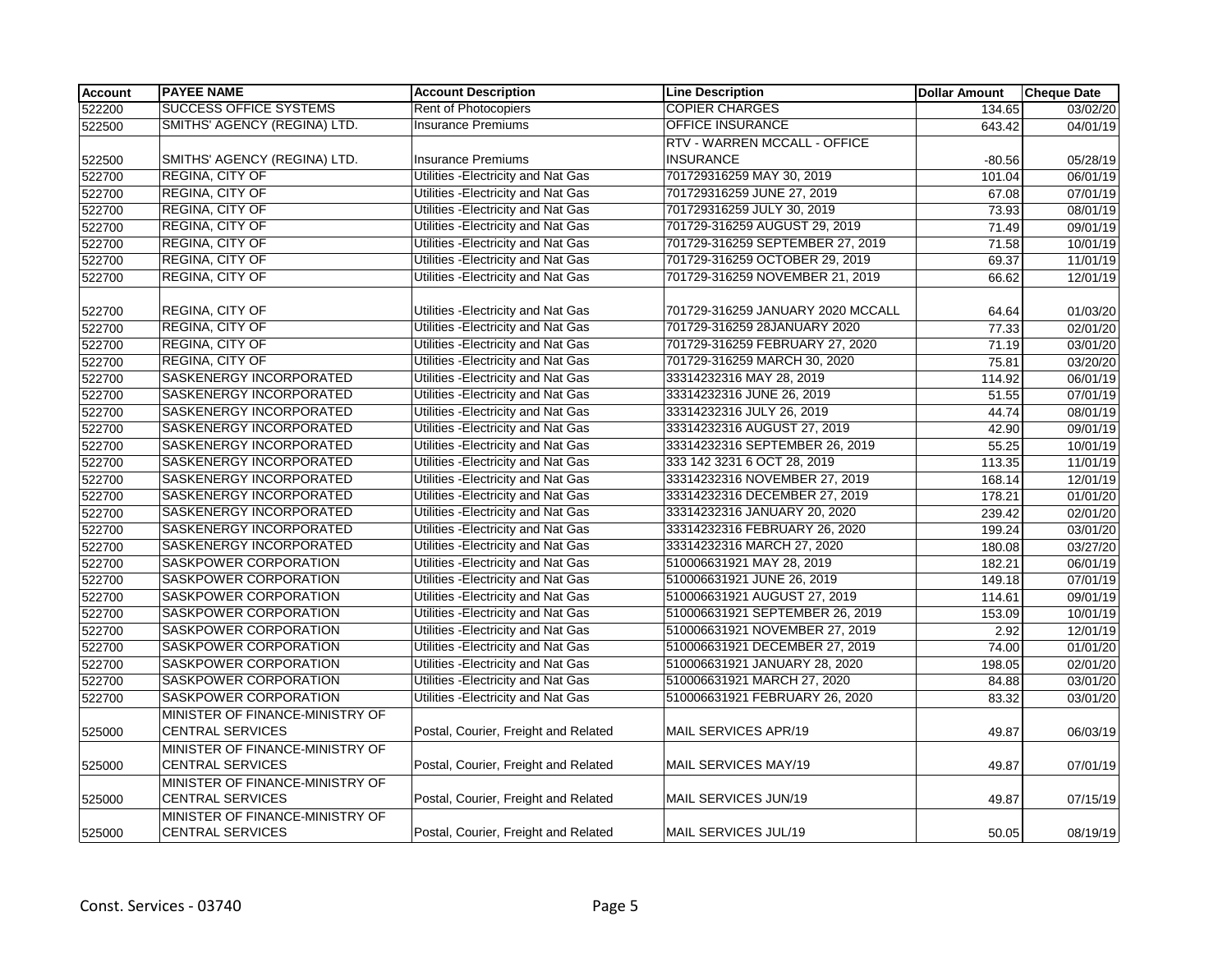| <b>Account</b> | <b>PAYEE NAME</b>                                | <b>Account Description</b>              | <b>Line Description</b>       | <b>Dollar Amount</b> | <b>Cheque Date</b> |
|----------------|--------------------------------------------------|-----------------------------------------|-------------------------------|----------------------|--------------------|
|                | MINISTER OF FINANCE-MINISTRY OF                  |                                         |                               |                      |                    |
| 525000         | <b>CENTRAL SERVICES</b>                          | Postal, Courier, Freight and Related    | MAIL SERVICES AUG/19          | 50.05                | 09/13/19           |
|                | MINISTER OF FINANCE-MINISTRY OF                  |                                         |                               |                      |                    |
| 525000         | <b>CENTRAL SERVICES</b>                          | Postal, Courier, Freight and Related    | MAIL SERVICES SEP/19          | 50.08                | 10/15/19           |
|                | MINISTER OF FINANCE-MINISTRY OF                  |                                         |                               |                      |                    |
| 525000         | <b>CENTRAL SERVICES</b>                          | Postal, Courier, Freight and Related    | MAIL SERVICES OCT/19          | 50.07                | 12/01/19           |
|                | MINISTER OF FINANCE-MINISTRY OF                  |                                         |                               |                      |                    |
| 525000         | <b>CENTRAL SERVICES</b>                          | Postal, Courier, Freight and Related    | MAIL SERVICES NOV/19          | 50.05                | 12/16/19           |
|                | MINISTER OF FINANCE-MINISTRY OF                  |                                         |                               |                      |                    |
| 525000         | <b>CENTRAL SERVICES</b>                          | Postal, Courier, Freight and Related    | DECEMBER 2019 MAIL SERVICES   | 50.02                | 02/01/20           |
|                | MINISTER OF FINANCE-MINISTRY OF                  |                                         |                               |                      |                    |
| 525000         | <b>CENTRAL SERVICES</b>                          | Postal, Courier, Freight and Related    | JAN 2020 MAIL SERVICES        | 2,111.27             | 02/18/20           |
|                | MINISTER OF FINANCE-MINISTRY OF                  |                                         |                               |                      |                    |
| 525000         | <b>CENTRAL SERVICES</b>                          | Postal, Courier, Freight and Related    | FEBRUARY 2020 MAIL SERVICES   | 50.02                | 03/16/20           |
|                | MINISTER OF FINANCE-MINISTRY OF                  |                                         |                               |                      |                    |
| 525000         | <b>CENTRAL SERVICES</b>                          | Postal, Courier, Freight and Related    | MARCH 2020 MAIL SERVICES      | 50.02                | 03/31/20           |
| 525000         | MCCASHIN, TIM A                                  | Postal, Courier, Freight and Related    | ONE YEAR MAIL FORWARDING      | 266.12               | 04/12/19           |
| 528000         | POWERLAND COMPUTERS LTD.                         | <b>Support Services</b>                 | <b>TECHNOLOGY SERVICES</b>    | 36.97                | 06/01/19           |
| 528000         | POWERLAND COMPUTERS LTD.                         | <b>Support Services</b>                 | <b>TECHNICAL SERVICES</b>     | 75.00                | 08/01/19           |
| 528000         | POWERLAND COMPUTERS LTD.                         | <b>Support Services</b>                 | <b>TECHNICAL SERVICES</b>     | 75.00                | 09/01/19           |
| 528000         | POWERLAND COMPUTERS LTD.                         | <b>Support Services</b>                 | <b>TECHNICAL SERVICES</b>     | 36.97                | 10/01/19           |
| 528000         | POWERLAND COMPUTERS LTD.                         | <b>Support Services</b>                 | <b>TECHNOLOGY SERVICES</b>    | 37.50                | 11/01/19           |
| 528000         | POWERLAND COMPUTERS LTD.                         | <b>Support Services</b>                 | <b>TECHNICAL SERVICES</b>     | 149.99               | 02/01/20           |
| 528000         | POWERLAND COMPUTERS LTD.                         | <b>Support Services</b>                 | <b>TECHNICAL SERVICE</b>      | 37.50                | 03/31/20           |
| 529000         | <b>CROWN SHRED &amp; RECYCLING</b>               | <b>General Contractual Services</b>     | <b>RECYCLING</b>              | 44.00                | 05/01/19           |
| 529000         | <b>CROWN SHRED &amp; RECYCLING</b>               | <b>General Contractual Services</b>     | <b>RECYCLING</b>              | 36.00                | 07/01/19           |
| 529000         | <b>CROWN SHRED &amp; RECYCLING</b>               | <b>General Contractual Services</b>     | <b>RECYCLING</b>              | 45.20                | 02/01/20           |
| 529000         | <b>CROWN SHRED &amp; RECYCLING</b>               | <b>General Contractual Services</b>     | <b>RECYCLING</b>              | 11.90                | 03/01/20           |
| 529000         | <b>CROWN SHRED &amp; RECYCLING</b>               | <b>General Contractual Services</b>     | <b>RECYCLING</b>              | 5.95                 | 03/24/20           |
| 530000         | PATTISON OUTDOOR ADVERTISING LP                  | <b>Communications Development Costs</b> | <b>ADVERTISING PRODUCTION</b> | 106.00               | 01/01/20           |
|                |                                                  |                                         | CONGRATULATORY CERTIFICATES   |                      |                    |
| 530000         | RIGHT BRAIN CREATIVE SERVICES                    | <b>Communications Development Costs</b> | <b>DESIGN</b>                 | 50.00                | 06/04/19           |
| 530000         | <b>RIGHT BRAIN CREATIVE SERVICES</b>             | <b>Communications Development Costs</b> | <b>CALENDAR CREATION</b>      | 200.00               | 01/13/20           |
|                | ABORIGINAL CONSULTING SERVICES                   |                                         |                               |                      |                    |
| 530500         | (ACS)                                            | Media Placement                         | ADVERTISING                   | 35.38                | 07/01/19           |
|                | <b>ACS ABORIGINAL CONSULTING</b>                 |                                         |                               |                      |                    |
| 530500         | <b>SERVICES</b>                                  | Media Placement                         | <b>ADVERTISING</b>            | 153.85               | 12/19/19           |
| 530500         | <b>BELL MEDIA INC.</b>                           | Media Placement                         | <b>ADVERTISING</b>            | 223.00               | 11/18/19           |
|                |                                                  |                                         |                               |                      |                    |
| 530500         | CATHEDRAL AREA COMMUNITY ASSOC                   | Media Placement                         | <b>ADVERTISING</b>            | 150.00               | 05/01/19           |
|                |                                                  |                                         |                               |                      |                    |
| 530500         | CATHEDRAL AREA COMMUNITY ASSOC                   | Media Placement                         | <b>ADVERTISING</b>            | 150.00               | 05/14/19           |
|                |                                                  |                                         |                               |                      |                    |
| 530500         | CATHEDRAL AREA COMMUNITY ASSOC   Media Placement |                                         | <b>ADVERTISING</b>            | 150.00               | 08/01/19           |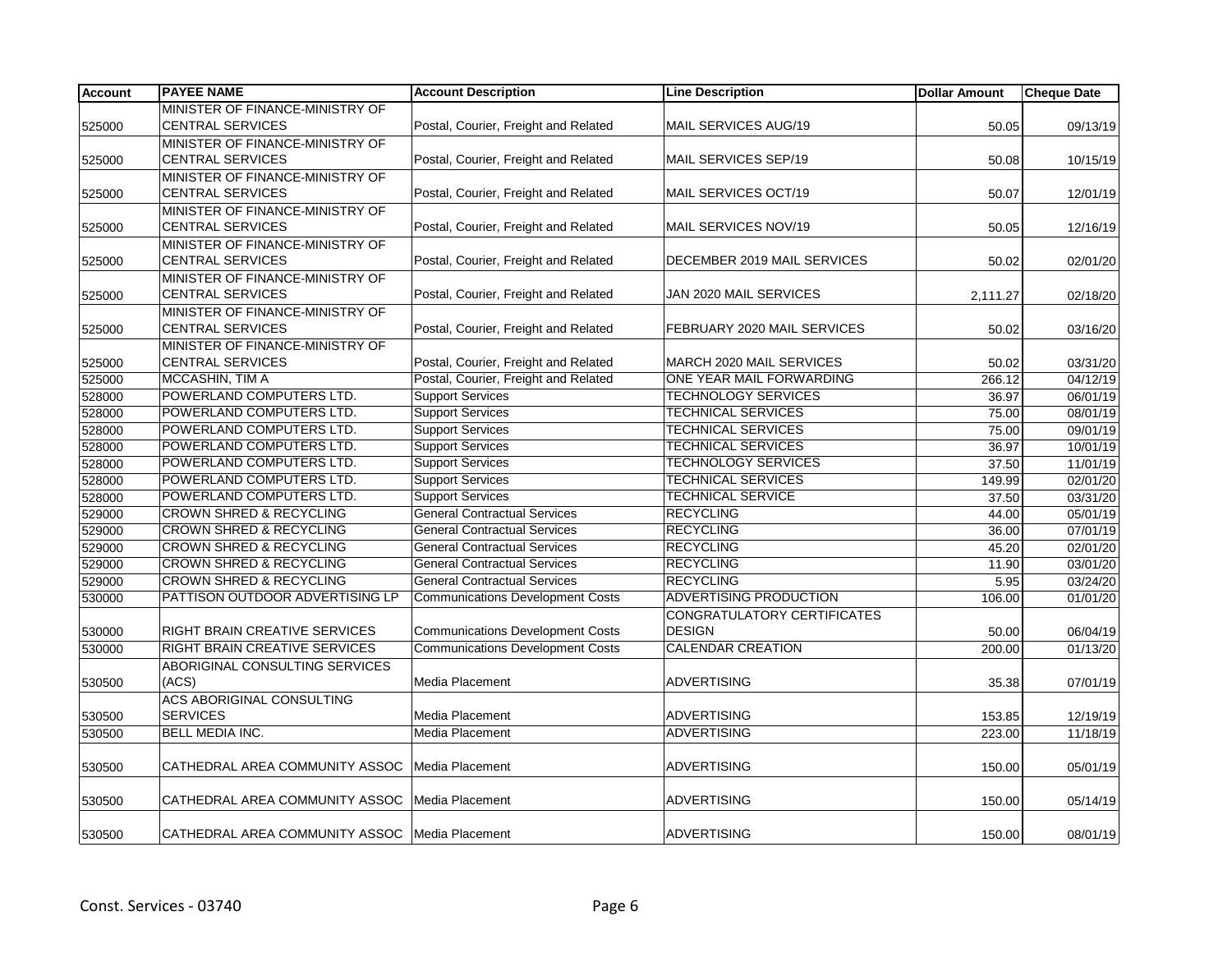| <b>Account</b> | <b>PAYEE NAME</b>                              | <b>Account Description</b>         | <b>Line Description</b>          | <b>Dollar Amount</b> | <b>Cheque Date</b>    |
|----------------|------------------------------------------------|------------------------------------|----------------------------------|----------------------|-----------------------|
|                |                                                |                                    |                                  |                      |                       |
| 530500         | CATHEDRAL AREA COMMUNITY ASSOC                 | Media Placement                    | <b>ADVERTISING</b>               | 150.00               | 09/04/19              |
| 530500         | CATHEDRAL AREA COMMUNITY ASSOC                 | Media Placement                    | <b>ADVERTISING</b>               | 150.00               | 12/01/19              |
|                |                                                |                                    |                                  |                      |                       |
| 530500         | CATHEDRAL AREA COMMUNITY ASSOC                 | Media Placement                    | <b>ADVERTISING</b>               | 150.00               | 01/03/20              |
| 530500         | CATHEDRAL AREA COMMUNITY ASSOC                 | Media Placement                    | <b>ADVERTISING</b>               | 150.00               | 03/10/20              |
|                | HERITAGE COMMUNITY ASSOCIATION                 |                                    |                                  |                      |                       |
| 530500         | INC.                                           | Media Placement                    | <b>ADVERTISING</b>               | 110.00               | 11/01/19              |
| 530500         | MADD MESSAGE                                   | Media Placement                    | <b>ADVERTISING</b>               | 50.00                | 11/01/19              |
| 530500         | <b>NOW COMMUNICATIONS</b>                      | Media Placement                    | <b>ADVERTISING</b>               | 10,274.27            | 03/31/20              |
| 530500         | PATTISON OUTDOOR ADVERTISING LP                | Media Placement                    | <b>ADVERTISING</b>               | 866.67               | 04/01/19              |
| 530500         | PATTISON OUTDOOR ADVERTISING LP                | Media Placement                    | <b>ADVERTISING</b>               | 866.67               | 05/01/19              |
| 530500         | PATTISON OUTDOOR ADVERTISING LP                | Media Placement                    | <b>ADVERTISING</b>               | 866.67               | 06/01/19              |
| 530500         | PATTISON OUTDOOR ADVERTISING LP                | <b>Media Placement</b>             | <b>ADVERTISING</b>               | 106.00               | 07/01/19              |
| 530500         | PATTISON OUTDOOR ADVERTISING LP                | Media Placement                    | <b>ADVERTISING</b>               | 866.67               | 07/01/19              |
| 530500         | PATTISON OUTDOOR ADVERTISING LP                | Media Placement                    | <b>ADVERTISING</b>               | 866.66               | 08/01/19              |
| 530500         | PATTISON OUTDOOR ADVERTISING LP                | Media Placement                    | <b>ADVERTISING</b>               | 866.66               | 08/19/19              |
| 530500         | PATTISON OUTDOOR ADVERTISING LP                | Media Placement                    | <b>ADVERTISING</b>               | 106.00               | 09/23/19              |
| 530500         | POSTMEDIA NETWORK INC.                         | Media Placement                    | <b>ADVERTISING</b>               | 80.54                | 08/01/19              |
| 530500         | POSTMEDIA NETWORK INC.                         | Media Placement                    | <b>ADVERTISING</b>               | 12.50                | 02/01/20              |
| 530500         | PRAIRIE DOG MAGAZINE                           | Media Placement                    | <b>ADVERTISING</b>               | 212.20               | 05/02/19              |
| 530500         | PRAIRIE DOG MAGAZINE                           | Media Placement                    | <b>ADVERTISING</b>               | 245.00               | 06/06/19              |
| 530500         | PRAIRIE DOG MAGAZINE                           | Media Placement                    | <b>ADVERTISING</b>               | 183.00               | 09/01/19              |
| 530500         | PRAIRIE DOG MAGAZINE                           | Media Placement                    | <b>ADVERTISING</b>               | 212.20               | 10/01/19              |
| 530500         | PRAIRIE DOG MAGAZINE                           | Media Placement                    | <b>ADVERTISING</b>               | 91.50                | 12/19/19              |
| 530500         | REGINA THUNDER FOOTBALL CLUB                   | Media Placement                    | <b>ADVERTISING</b>               | 100.00               | 06/01/19              |
|                | ROYAL CANADIAN LEGION                          |                                    |                                  |                      |                       |
| 530500         | SASKATCHEWAN COMMAND                           | Media Placement                    | <b>ADVERTISING</b>               | 45.79                | 03/01/20              |
| 530500         | ST. ANDREW'S COLLEGE                           | Media Placement                    | <b>ADVERTISING</b>               | 75.00                | 05/01/19              |
|                |                                                |                                    |                                  |                      |                       |
| 530500         | SUDDENLY SASKATCHEWAN MAGAZINE Media Placement |                                    | <b>ADVERTISING</b>               | 30.00                | 05/01/19              |
| 530500         | SWAMP FESTIVAL INC.                            | Media Placement                    | <b>ADVERTISING</b>               | 50.00                | 09/01/19              |
| 530900         | ALLIED PRINTERS & PROMOTIONS                   | Promotional Items                  | <b>CALENDARS</b>                 | 2,459.20             | 02/01/20              |
|                | <b>BAZAAR &amp; NOVELTY</b>                    | <b>Promotional Items</b>           | <b>PROMOTIONAL ITEMS</b>         |                      |                       |
| 530900         |                                                |                                    |                                  | 201.40               | 07/11/19              |
|                | INDIAN METIS CHRISTIAN FELLOWSHIP              |                                    |                                  |                      |                       |
| 530900         | INC.                                           | Promotional Items                  | <b>CHRISTMAS CARDS</b>           | 777.00               | 12/20/19              |
| 550100         | ALLIED PRINTERS & PROMOTIONS                   | <b>Printed Forms</b>               | <b>BUSINESS CARDS</b>            | 100.70               | 08/01/19              |
| 550200         | <b>BRIARPATCH</b>                              | Books, Mags and Ref Materials      | SUBSCRIPTION W.MCALL, MLA NO GST | 28.53                | 08/12/19              |
| 550200         | POSTMEDIA NETWORK INC.                         | Books, Mags and Ref Materials      | <b>SUBSCRIPTIONS</b>             | 134.40               | 11/05/19              |
| 550200         | <b>REGINA LEADER POST</b>                      | Books, Mags and Ref Materials      | SUBSCRIPTION 139946              | 120.00               | $\overline{07/11/19}$ |
| 555000         | <b>H &amp; R CUSTOM WATER LTD.</b>             | <b>Other Material and Supplies</b> | <b>OFFICE SUPPLIES</b>           | 22.88                | 12/01/19              |
| 555000         | MCCALL, WARREN G.                              | <b>Other Material and Supplies</b> | <b>REIMB: IPHONE GLASS</b>       | 38.80                | 08/01/19              |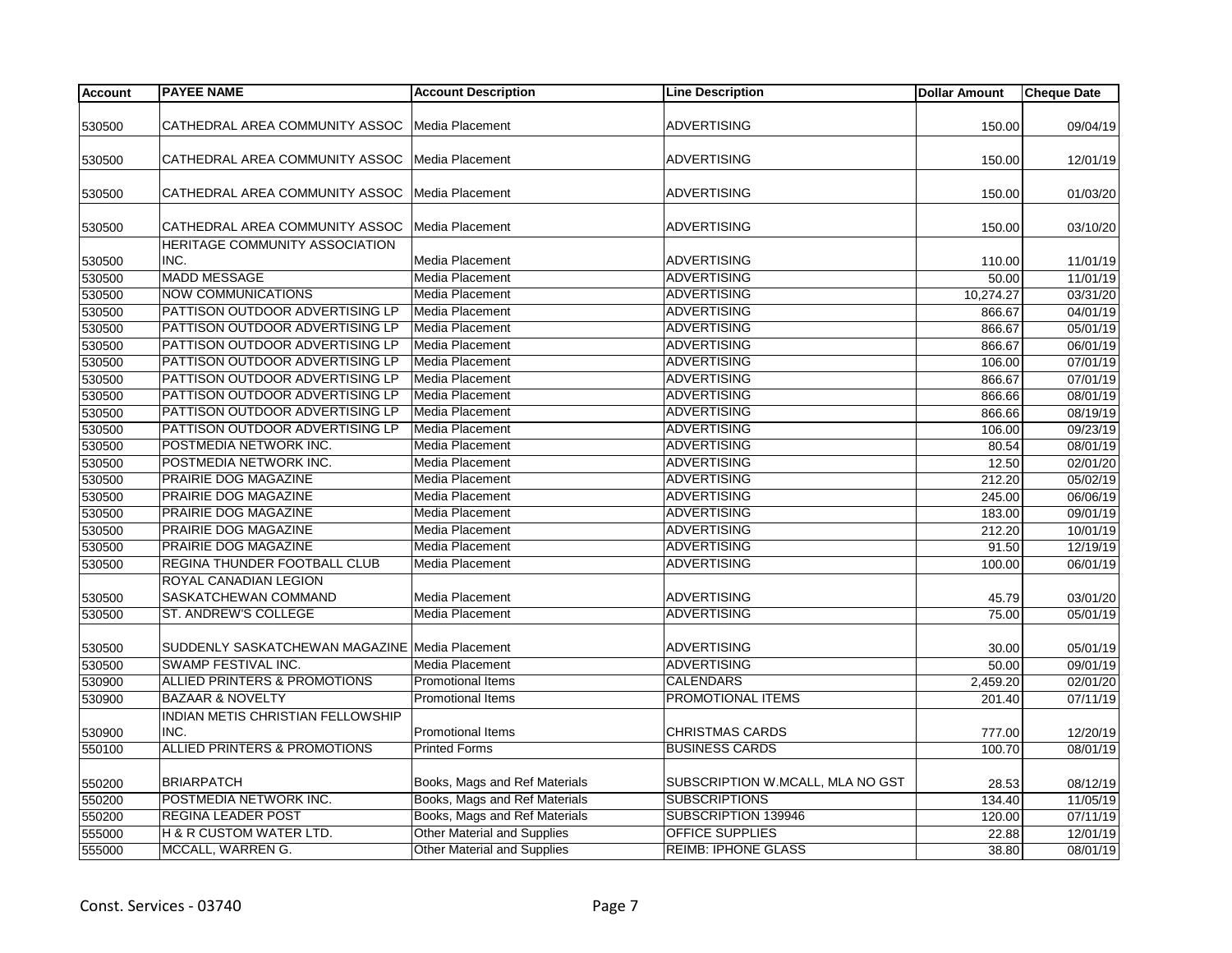| Account | <b>PAYEE NAME</b>             | <b>Account Description</b>           | <b>Line Description</b>           | <b>Dollar Amount</b> | <b>Cheque Date</b> |
|---------|-------------------------------|--------------------------------------|-----------------------------------|----------------------|--------------------|
| 555000  | MCCASHIN, TIM A               | Other Material and Supplies          | <b>OFFICE SUPPLIES</b>            | 123.95               | 05/03/19           |
| 555000  | MCCASHIN, TIM A               | Other Material and Supplies          | OFFICE SUPPLIES                   | 33.97                | 06/11/19           |
| 555000  | MCCASHIN, TIM A               | <b>Other Material and Supplies</b>   | <b>OFFICE SUPPLIES</b>            | 29.96                | 07/11/19           |
| 555000  | MCCASHIN, TIM A               | <b>Other Material and Supplies</b>   | <b>OFFICE SUPPLIES</b>            | 73.22                | 11/01/19           |
| 555000  | MCCASHIN, TIM A               | Other Material and Supplies          | OFFICE SUPPLIES                   | 22.18                | 11/04/19           |
| 555000  | MCCASHIN, TIM A               | Other Material and Supplies          | <b>OFFICE SUPPLIES</b>            | 18.83                | 12/12/19           |
| 555000  | MCCASHIN, TIM A               | Other Material and Supplies          | OFFICE SUPPLIES                   | 42.16                | 02/27/20           |
| 555000  | MCCASHIN, TIM A               | <b>Other Material and Supplies</b>   | <b>OFFICE SUPPLIES</b>            | 69.13                | 03/18/20           |
| 555000  | <b>STAPLES BUSINESS DEPOT</b> | Other Material and Supplies          | 88461 OFFICE SUPPLIES             | 55.10                | 09/16/19           |
| 555000  | <b>STAPLES BUSINESS DEPOT</b> | Other Material and Supplies          | 88461 OFFICE SUPPLIES             | 48.76                | 12/04/19           |
| 555000  | <b>STAPLES BUSINESS DEPOT</b> | Other Material and Supplies          | 88461 OFFICE SUPPLIES             | 22.46                | 03/10/20           |
| 555000  | <b>SUPREME BASICS</b>         | Other Material and Supplies          | OFFICE SUPPLIES                   | 127.18               | 11/01/19           |
| 561300  | MCCASHIN, TIM A               | Leasehold Improvements - Exp         | <b>RENOVATION MATERIAL</b>        | 33.54                | 05/01/19           |
| 561300  | MCCASHIN, TIM A               | Leasehold Improvements - Exp         | <b>RENOVATION MATERIAL</b>        | 47.69                | 05/01/19           |
|         |                               |                                      | REIMB: IPAD 2018 128 GB           |                      |                    |
| 564300  | MCCALL, WARREN G.             | Computer Hardware - Exp.             | 354888094667904                   | 799.19               | 09/13/19           |
|         |                               |                                      | REIMB: IPAD CASE, KEYBOARD, APPLE |                      |                    |
| 564300  | MCCALL, WARREN G.             | Computer Hardware - Exp.             | <b>PENCIL</b>                     | 296.37               | 09/14/19           |
| 564300  | POWERLAND COMPUTERS LTD.      | Computer Hardware - Exp.             | <b>COMPUTER HARDWARE</b>          | 125.88               | 06/01/19           |
| 565200  | A & N SIGNS                   | Office Furniture and Equipment - Exp | OFFICE SIGN                       | 7.69                 | 05/06/19           |
| 565200  | MCCALL, WARREN G.             | Office Furniture and Equipment - Exp | <b>REIMB: IPHONE XS MAX</b>       | 1,542.77             | 01/08/20           |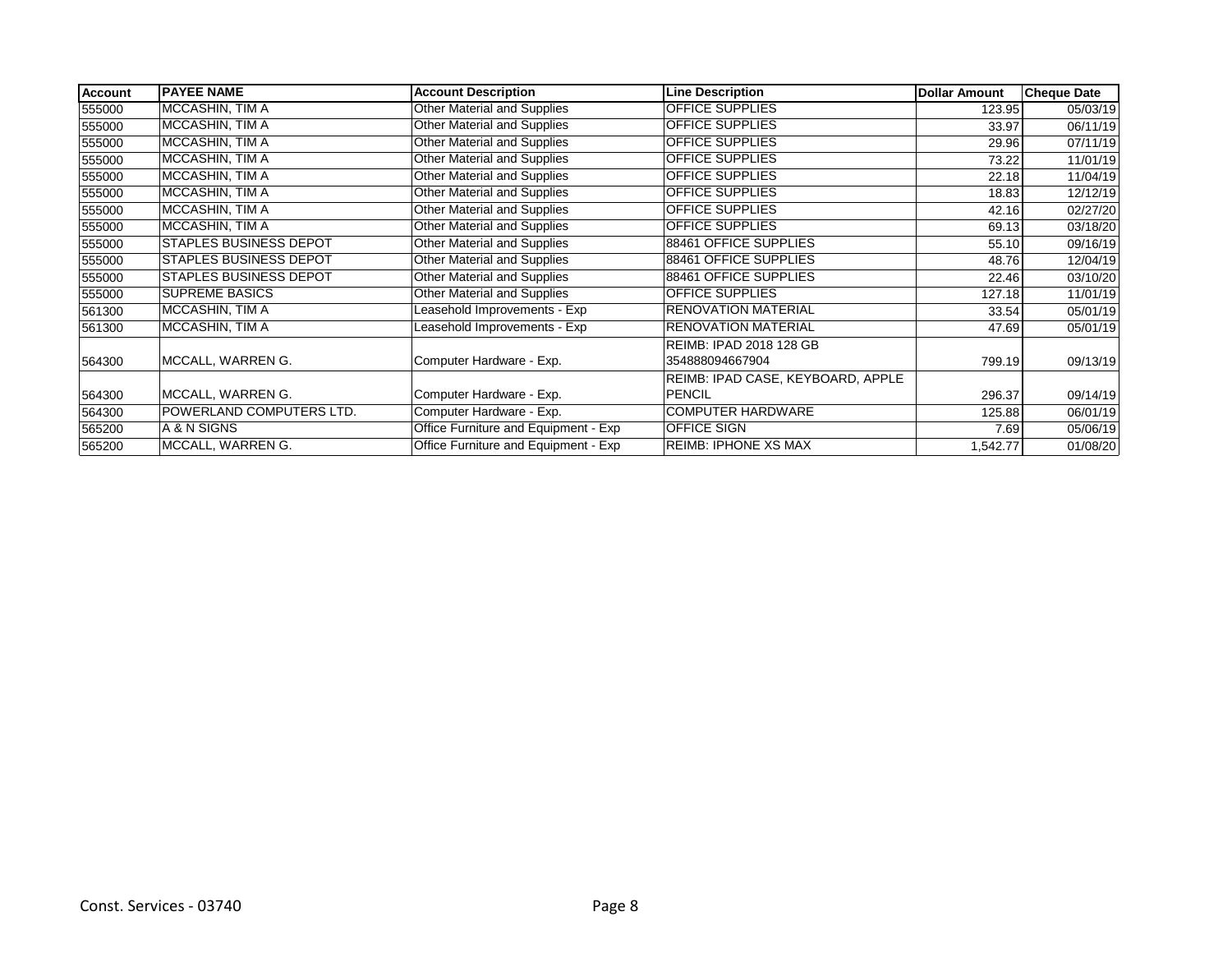# **LEGISLATIVE ASSEMBLY OF SASKATCHEWAN MEMBERS' ACCOUNTABILITY AND DISCLOSURE REPORT For the fiscal year ending March 31, 2020**

#### **DIRECTIVE #6 - CONSTITUENCY ASSISTANT EXPENSES**

**2019-2020 TOTAL: \$72,627.23**

| <b>Account</b> | <b>Payee Name</b>       | <b>Account Description</b>    | <b>Dollar Amount</b> | <b>Cheque Date</b> |  |
|----------------|-------------------------|-------------------------------|----------------------|--------------------|--|
|                |                         |                               |                      |                    |  |
| 513000         | MCCASHIN, TIM A         | Out-of-Scope Permanent        | 0.00                 | 04/03/19           |  |
| 513000         | MCCASHIN, TIM A         | Out-of-Scope Permanent        | 2,213.42             | 04/16/19           |  |
| 513000         | MCCASHIN, TIM A         | Out-of-Scope Permanent        | 2,213.42             | 05/01/19           |  |
| 513000         | MCCASHIN, TIM A         | Out-of-Scope Permanent        | 2,213.42             | 05/15/19           |  |
| 513000         | MCCASHIN, TIM A         | Out-of-Scope Permanent        | 2,213.42             | 05/29/19           |  |
| 513000         | MCCASHIN, TIM A         | Out-of-Scope Permanent        | 2,213.42             | 06/12/19           |  |
| 513000         | MCCASHIN, TIM A         | Out-of-Scope Permanent        | 2,213.42             | 06/26/19           |  |
| 513000         | MCCASHIN, TIM A         | Out-of-Scope Permanent        | 2,213.42             | 07/10/19           |  |
| 513000         | MCCASHIN, TIM A         | Out-of-Scope Permanent        | 2,213.42             | 07/24/19           |  |
| 513000         | MCCASHIN, TIM A         | <b>Out-of-Scope Permanent</b> | 2,213.42             | 08/07/19           |  |
| 513000         | MCCASHIN, TIM A         | Out-of-Scope Permanent        | 2,213.42             | 08/21/19           |  |
| 513000         | MCCASHIN, TIM A         | Out-of-Scope Permanent        | 2,213.42             | 09/04/19           |  |
| 513000         | MCCASHIN, TIM A         | Out-of-Scope Permanent        | 2,213.42             | 09/18/19           |  |
| 513000         | MCCASHIN, TIM A         | Out-of-Scope Permanent        | 2,213.42             | 10/02/19           |  |
| 513000         | MCCASHIN, TIM A         | Out-of-Scope Permanent        | 2,213.42             | 10/16/19           |  |
| 513000         | MCCASHIN, TIM A         | Out-of-Scope Permanent        | 2,213.42             | 11/01/19           |  |
| 513000         | MCCASHIN, TIM A         | Out-of-Scope Permanent        | 2,213.42             | 11/13/19           |  |
| 513000         | MCCASHIN, TIM A         | Out-of-Scope Permanent        | 2,213.42             | 11/27/19           |  |
| 513000         | MCCASHIN, TIM A         | Out-of-Scope Permanent        | 2,213.42             | 12/11/19           |  |
| 513000         | MCCASHIN, TIM A         | Out-of-Scope Permanent        | 7,213.42             | 12/24/19           |  |
| 513000         | MCCASHIN, TIM A         | Out-of-Scope Permanent        | 2,213.43             | 01/08/20           |  |
| 513000         | MCCASHIN, TIM A         | Out-of-Scope Permanent        | 2,213.42             | 01/23/20           |  |
| 513000         | MCCASHIN, TIM A         | Out-of-Scope Permanent        | 2,213.42             | 02/05/20           |  |
| 513000         | MCCASHIN, TIM A         | Out-of-Scope Permanent        | 2,721.94             | 02/19/20           |  |
| 513000         | MCCASHIN, TIM A         | <b>Out-of-Scope Permanent</b> | 2,235.53             | 03/04/20           |  |
| 513000         | MCCASHIN, TIM A         | Out-of-Scope Permanent        | 2,235.53             | 03/18/20           |  |
| 513000         | MCCASHIN, TIM A         | <b>Out-of-Scope Permanent</b> | 2,235.53             | 04/01/20           |  |
| 513000         | MCCASHIN, TIM A         | Out-of-Scope Permanent        | 447.11               | 04/09/20           |  |
| 514000         | JEDLIC, DONALD W        | Casual/Term                   | 198.63               | 05/29/19           |  |
| 514000         | JEDLIC, DONALD W        | Casual/Term                   | 315.47               | 06/12/19           |  |
| 514000         | JEDLIC, DONALD W        | Casual/Term                   | 906.68               | 06/26/19           |  |
| 514000         | <b>JEDLIC, DONALD W</b> | Casual/Term                   | 401.92               | 07/10/19           |  |
| 514000         | JEDLIC, DONALD W        | Casual/Term                   | 906.68               | 07/24/19           |  |
| 514000         | JEDLIC, DONALD W        | Casual/Term                   | 406.60               | 08/07/19           |  |
| 514000         | JEDLIC, DONALD W        | Casual/Term                   | 116.85               | 08/21/19           |  |
| 514000         | <b>JEDLIC, DONALD W</b> | Casual/Term                   | 401.92               | 09/04/19           |  |
| 514000         | JEDLIC, DONALD W        | Casual/Term                   | 738.43               | 09/18/19           |  |
| 514000         | <b>JEDLIC, DONALD W</b> | Casual/Term                   | 315.47               | 10/02/19           |  |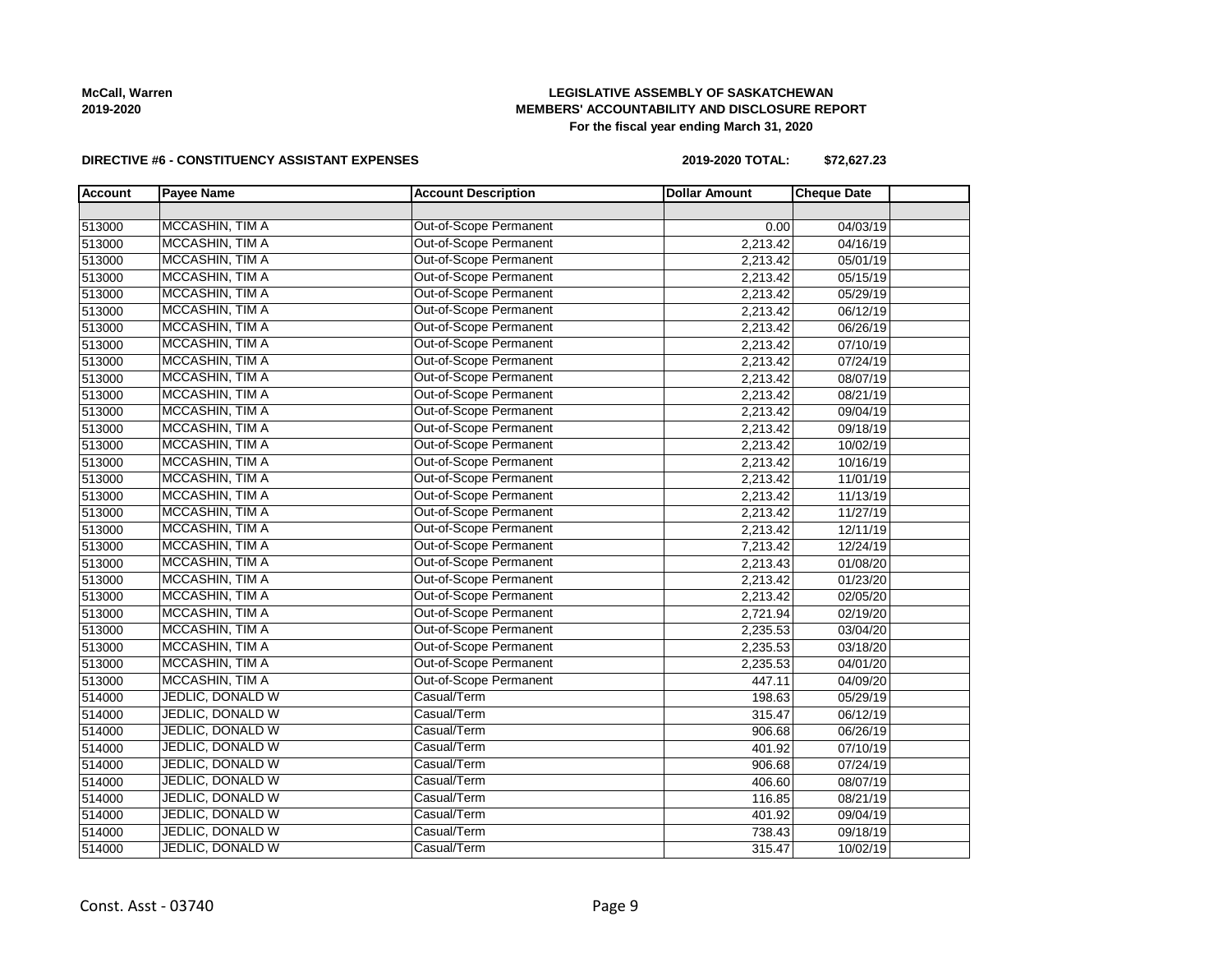| <b>Account</b> | <b>Payee Name</b> | <b>Account Description</b>       | <b>Dollar Amount</b> | <b>Cheque Date</b> |  |
|----------------|-------------------|----------------------------------|----------------------|--------------------|--|
| 514000         | JEDLIC, DONALD W  | Casual/Term                      | 233.68               | 10/16/19           |  |
| 514000         | JEDLIC, DONALD W  | Casual/Term                      | 453.34               | 11/01/19           |  |
| 514000         | JEDLIC, DONALD W  | Casual/Term                      | 233.68               | 11/13/19           |  |
| 514000         | JEDLIC, DONALD W  | Casual/Term                      | 116.85               | 11/27/19           |  |
| 514000         | JEDLIC, DONALD W  | Casual/Term                      | 958.09               | 12/11/19           |  |
| 514000         | JEDLIC, DONALD W  | Casual/Term                      | 116.85               | 12/24/19           |  |
| 514000         | JEDLIC, DONALD W  | Casual/Term                      | 296.78               | 01/08/20           |  |
| 514000         | JEDLIC, DONALD W  | Casual/Term                      | 233.68               | 01/23/20           |  |
| 514000         | JEDLIC, DONALD W  | Casual/Term                      | 401.92               | 02/05/20           |  |
| 514000         | JEDLIC, DONALD W  | Casual/Term                      | 313.34               | 02/19/20           |  |
| 514000         | JEDLIC, DONALD W  | Casual/Term                      | 318.62               | 03/04/20           |  |
| 514000         | JEDLIC, DONALD W  | Casual/Term                      | 236.01               | 03/18/20           |  |
| 514000         | SWAN, SAWYER J    | Casual/Term                      | 245.36               | 01/08/20           |  |
| 514000         | SWAN, SAWYER J    | Casual/Term                      | 2.46                 | 02/19/20           |  |
|                |                   | Change in Y/E Accrued Empl Leave |                      |                    |  |
| 519900         | None (Default)    | Entitlements                     | $-73.78$             | 04/24/19           |  |
|                |                   | Change in Y/E Accrued Empl Leave |                      |                    |  |
| 519900         | None (Default)    | Entitlements                     | 260.81               | 04/14/20           |  |